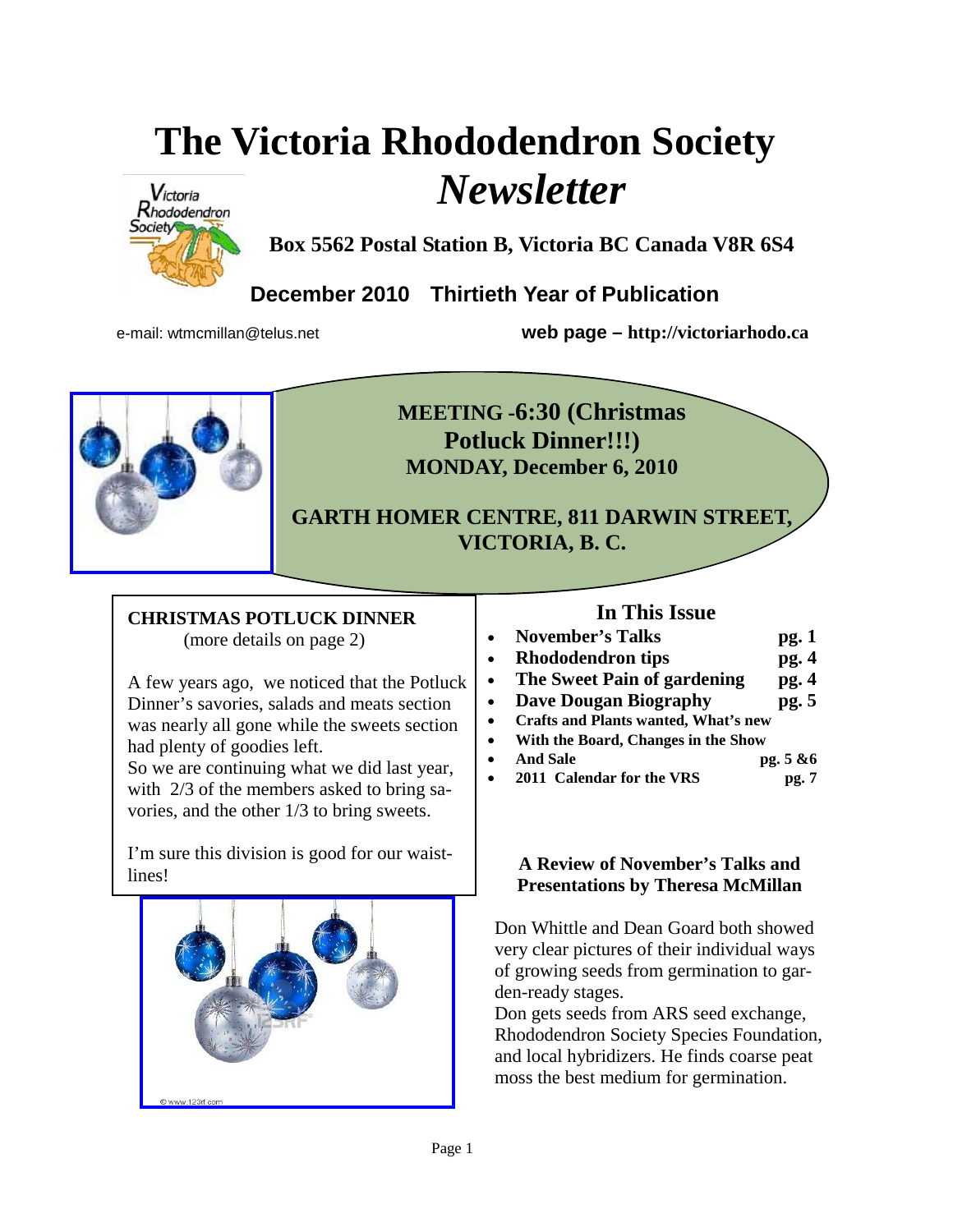

*The Victoria Rhododendron Society's Annual Christmas meeting Will be on Monday, December 6 At the Garth Homer Center At 6:30 p.m.* 

*Members A to M, please bring a savory Or a salad Members N to Z please bring A dessert* 

*The Club will provide a cooked ham, Punch, serviettes, Tea and coffee* 

*Please bring your own dishes, cutlery and cups* 

*Raffle donations of crafts and plants would be much appreciated, and proceeds Will be donated to the Mustard Seed food bank.*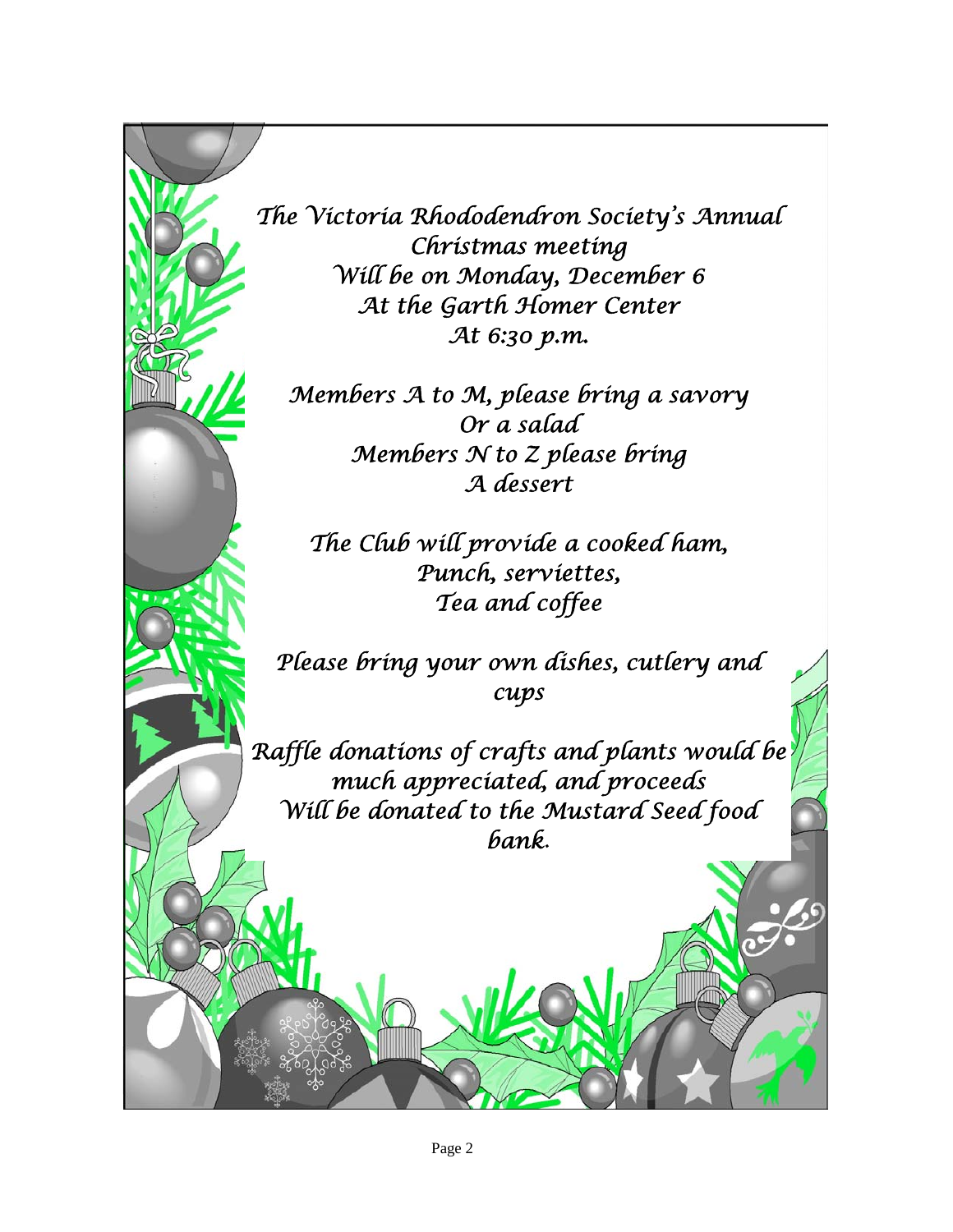## **VICTORIA RHODODENDRON**  SOCIETY BOARD

President:

**Jacqueline Bradbury** 250-389-1379 jacqbradbury@shaw.ca 1st Vice President: **Calvin Parsons** 250-385-1970 waterlily@shaw.ca 2nd Vice President **Peter Barriscale** 250-385-3950 pbarris@shaw.ca Past President: **Bill McMillan** 250-478-3515 wtmcmillan@telus.net Treasurer: **Ann Widdowson** 250-479-9167 awiddowson@shaw.ca Secretary: **Theresa McMillan** 250-478-3515 wtmcmillan@telus.net Members-at-Large: **Lois Blackmore** 250-478-6615 loisb@shaw.ca **Lloyd Gilmore** 250-642-2256 Llgilmore@shaw.ca **Carolyn Marquardt** 250-477.8387 tonymarquardt@shaw.ca **Norma Senn** 250-595-7276 Normasgarden@telus.net **Gareth Shearman** 250-385-4302 shearman@victoria.tc.ca

#### **Newsletter Committee:**

Theresa McMillan 250-478-3515 Bill McMillan 250-478-3515 Linda Gilmore 250-642-2256 Joyce Whittle 250-656-7313 Calvin Parsons 250-385-1970

#### **Website:**

Bill McMillan 250-478-3515 Calvin Parsons 250-385-1970 Putting the peat moss in a container and pouring boiling water over it is the best way of moistening it; otherwise, peat moss is very difficult to dampen. Don uses bottom heat, and covers the container with saran wrap to hold in moisture, and the seeds usually germinate….

Eventually the plants are put into bigger pots with a sand, peat, and soil mix. But each plant when put into its pot must have its label and name!

Dean is interested in making his own hybrids, trying to get a really fine yellow hybrid. He often uses wardii and caloxanthum as parents. One of his latest hybrids is wardii crossed with Cream Glory.

Joe Harvey spoke to us about the proper scientific naming of seeds. He had some packets of seeds for sale. Once grown, they could produce rhododendrons with indumentum on the bottom and the top of the leaves. Hybrids like R. "Golfer" have these features.

Calvin, on his computer, was able to bring up three sites that feature rhododendrons. The first site was ARS (www.rhododendron.org). It was not complete, for many new plants have been discovered and there are many new hybrids. The website is out of date, but it is being worked on.

The second website was Greer Garden ( www.greergardens.com). Calvin used a new hybrid, R. "Frosted Plum", to see if it was findable on the Greer website. It was.

However, the third website (www.hirsutum. info) was the most complete and versatile site. There are individual sections for each letter of the alphabet, and hundreds of rhodos listed in each section. Many have photographs (like "Frosted Plum"). Rhododendron growers submit the photos, which are checked to be sure the plant has been correctly identified.

Gardeners can register their own gardens, and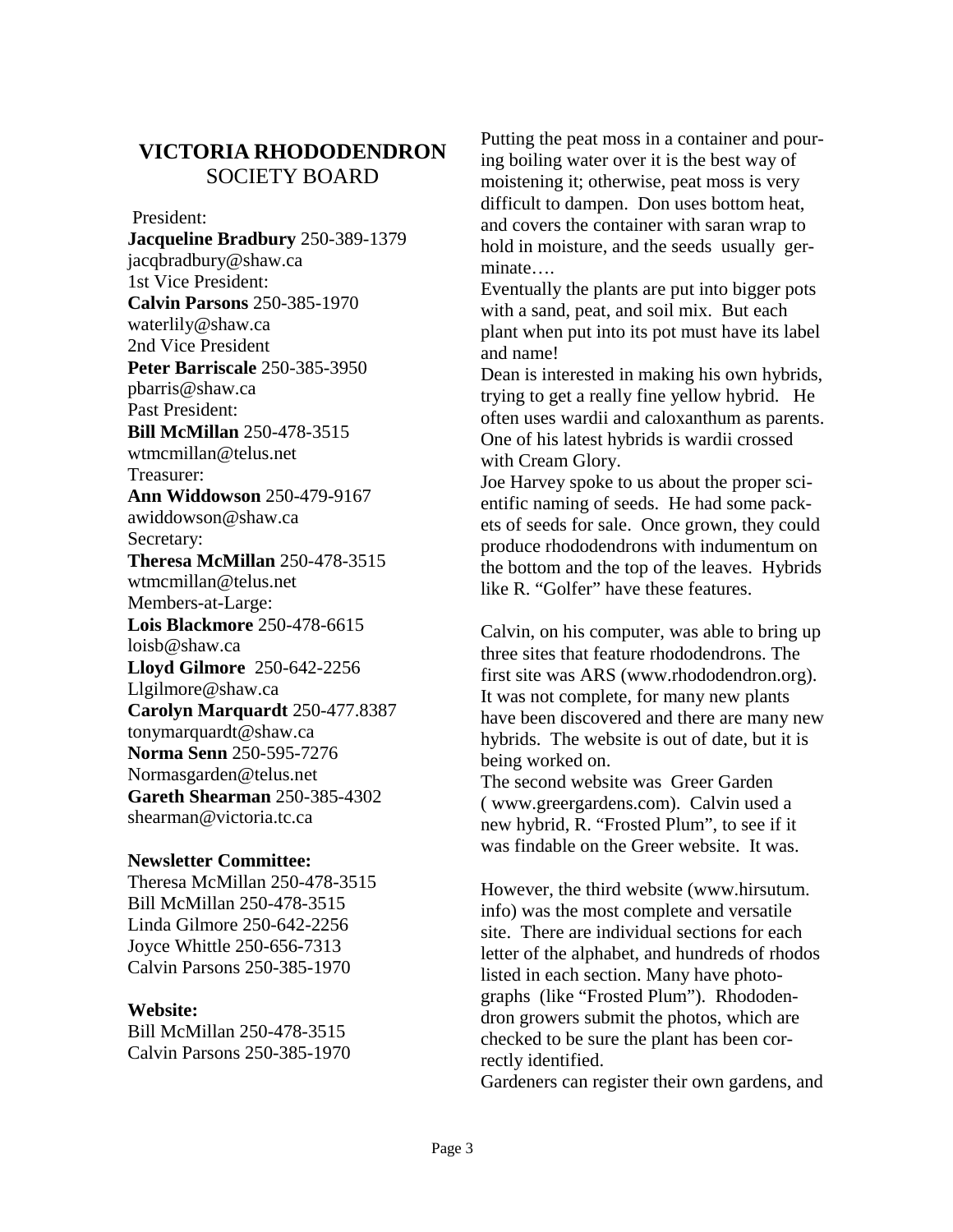list their plants and where they are located in the garden,. They can also add photographs. Once your garden is registered, although you can look over the work of other gardeners, you cannot add to or change any detail of their gardens. Calvin has registered his home garden and Glendale Gardens.

Hirsutum, based in Belgium, was initiated by a group of enthusiasts in the Netherlands and headed by Herman van Ree, who is very dedicated to the site.

#### **Rhododendron Tips By Bill McMillan**

Leaves on my rhododendrons are turning yellow – is it sick? The answer might be either yes or no depending on where the yellowed leaves are located. In the photo, R. rubiginosum has some bright yellow leaves but the new growth leaves are green and healthy looking. This is a normal development.

Subsection hymenanthes and rhododendron plants are generally evergreen but they do drop leaves that are 2 to 4 years old. Often the older leaves turn yellow or other colors before they drop off. Different plants hold their old leaves for shorter or longer periods of time. With the focus now of hybridizers to produce compact plants, they are also breeding for longer leaf retention so the plants are very leafy for best appearance.

At the other end of the scale, if the new growth is yellowed, then there is a problem. If the plant is in full sun it may simply be sun bleaching but it could also be a sign of nutrient deficiency. Check to be sure the pH is between 4.5 and 6 because if the soil is too alkaline the plant might not be able to take up nutrients that may actually be at adequate levels. If the veins are green in the yellowed leaves, it is termed chlorosis and indicates either manganese or iron deficiency. If pH is too high, try adding iron sulphate or granulated sulphur to lower it. If the pH is okay, try adding fertilizer like 10-8-6 with micronutrients and see if that solves the yellowing.



R. *rubiginosum* normal yellowing of older leaves before they drop.

#### **The Sweet Pain of Gardening by Margaret de Weese, reprinted from the December 2002 issue of the Newsletter**

I assure you I most certainly am not suffering from Armillaria but the ground surrounding the Acer macrophyllum is studded with golden mushrooms, and at night I am quite sure they glow palpably. However, since I haven't ventured out so late to see, I cannot vouch for the glow-in-the-dark description. I couldn't find any rhizomorphs so instead, I planted the peach tree in the large hole left by the hastily departing Dora (Amateis); rhododendrons pale visibly when golden mushrooms creep inexorably towards them. The peach tree, on its third move, looks happy with its sunny location and its protective caging.

An itchy two point buck came through last month, uprooted two good size rhododendrons while trying to relieve that itch, and managed by the fourth try on the stem bark of R. arboreum var. cinnamoneum. The fastest grower in my garden is stucco wire, reaching heights of five feet in an hour. The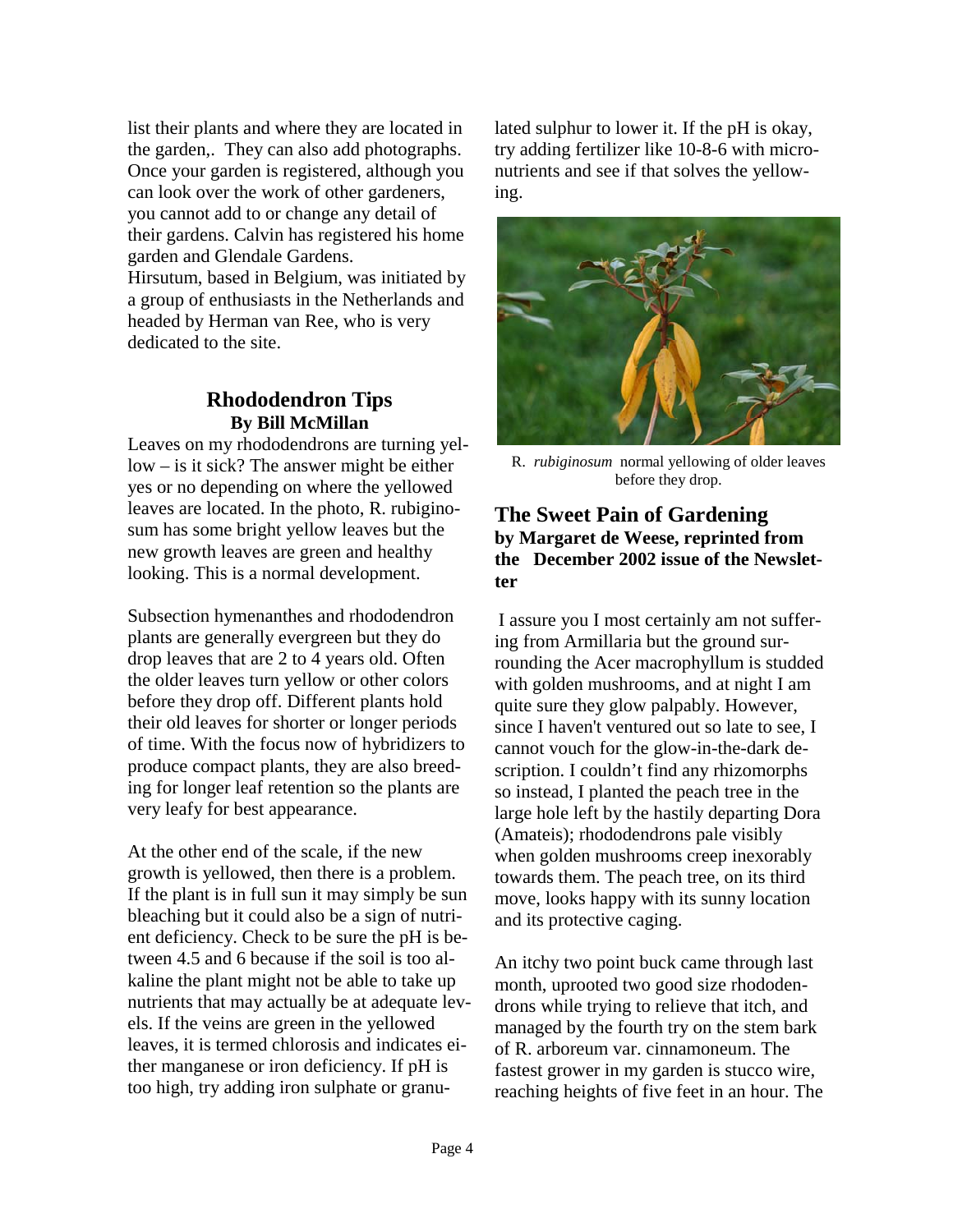five foot arboreum now reaches six inches and is positively lush with leaves.

 While I try not to be sexist, I have observed that men like things that move while women like to move things. I like to move plants. Each of my plants must learn not to set down permanent roots . Rhododendrons seem to like this change of scene. They are shallow rooted and easy to move and that change to a new hole with fresh soil, filled with water for dehydrated foliage, does wonders both for me and for the plant. Leaves perk up in gratitude whilst I contemplate the next move. Moving plants relieves the urge to move furniture but causes havoc for garden map makers.

Weevils stand a good chance in my garden. I have bought that safe natural way of weevil control... a packet of nematodes for \$19. Now as I can't see them, I trust they are in that packet as I am watering that effective control into the right places. However the weevils have the word out that if they go far enough down in the soil, that soon to be moved rootball with its teeming nematodes will be replaced with another virtually unchewed and nematode free banquet.

 Labels pose a problem. The wooden ones rot, the metal ties fatigue, but the misspelled ones last forever and are prominently displayed.

Colour in my garden is limited to green and brown...I would like this to mean shiny green and furry brown indumentum...but in fact, you probably know what I mean. Ken Cox has stated that the unsightly rhododendron should be turfed. Although he didn't state it in those words, I wonder what constitutes shapely. Those rhododendrons which have the prime real estate with pond view must have "thin" as an attribute so visitors can see the frogs and the turtles, but this doesn't seem to be a problem.

 Gardening is not for the weak. It is a state of mind over matter; no matter how many problems multiply in the garden, the mind subtracts the multiplication and adds up the soul benefit.

#### **DAVE DOUGAN BIOGRAPHY**

#### **"Flower Child Logger", \$15 each**

Born into the Dougan family of the Cowichan Valley, Dave Dougan went on to run Dougan Logging, become president of Rhododendron Societies on Vancouver Island, create the Eagles View Estates on the Malahat and is a friend to many. Dave Dougan was also a ARS Silver medal winner in 2000.

For a copy of "Flower Child Logger", please contact author and grand-daughter Alison Hyatt at: 2341 Dowler Pl,

 Victoria, B.C. V8T 4H5, 250-588-9224 alisonhyatt@gmail.com

## CRAFTS AND PLANTS WANTED FOR OUR CHRISTMAS POT-LUCK DINNER RAFFLE!!!

An important part of our Festive Potluck dinner, our raffle, is on the tables in the center of the hall. Tables are covered with donations of crafts and plants . All proceeds will go to the Mustard Seed Food Bank.

#### **WHAT'S NEW WITH THE BOARD**

As well as making changes to our Show and Sale, members of the board have been busy with many new projects: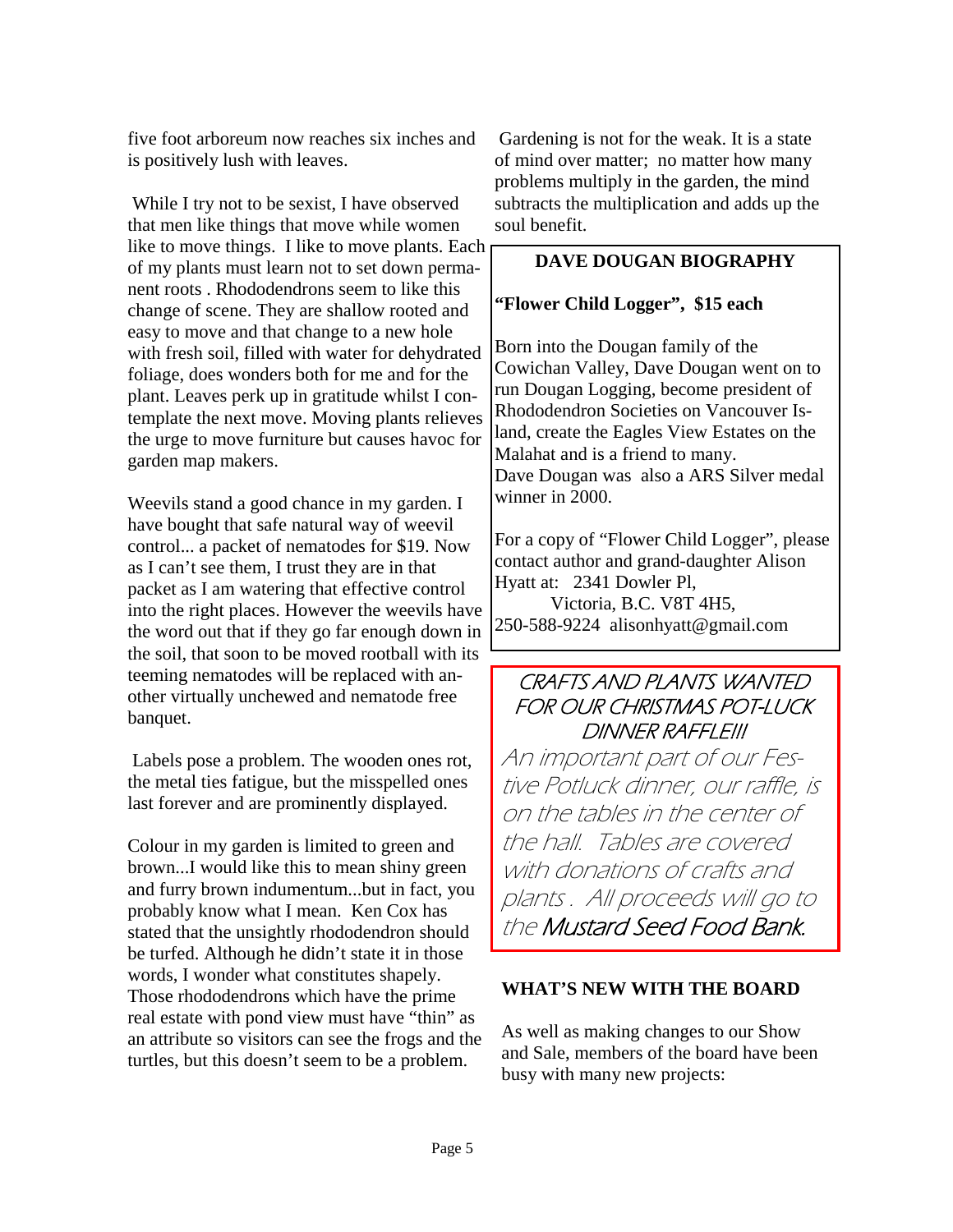

Calvin Parsons and Bill McMillan have been working on our Website. Calvin also made business cards for the VRS which will be useful to hand out to guests at the meetings, or for new members, or to garden centers and anyone interested in rhododendrons. Carolyn Marquardt greets guests to our meetings, and makes sure they wear a name tag. Peter Barriscale took Bill McMillan's photos of R. "Transit Gold" and reworked and brightened up the yellow tone in our logo. The Logo is now on the Website, and on the navy polar fleece vests and jackets Jacqueline Bradbury ordered. These are available for sale.

The Propagation Group set up a very successful Work Shop on October 30. A report on the Work Shop will be in January's Newsletter.

The speakers' committee of Norma Senn, Bill McMillan and Carol Dancer have set up several 10 minute speakers as well as our main speakers until May.

An important reason for changing our show's location is so we can attract new members. Hillside Mall on a Saturday in Spring, and on a date close to Mother's Day, is a very busy place. Shoppers will be able to see beautiful

rhododendron trusses up close, and smell the fragrance many of them have.

In future newsletters we will keep you let you know what changes to the show format will be needed...

#### **CHANGES IN THE TIMING OF OUR SHOW AND SALE**  by Lois Blackmore

This year we are having a different format for our yearly show and sale. It is based on church rental costs as well as timing of our show. The third weekend in April is Easter and the church has a Good Friday service. The next weekend, April 30/May 1 is the UVic sale, but allows those involved in the UVic Sale to enter their trusses on the Friday night, go the show on April 30, and still participate in the university sale on the Saturday and Sunday.

Setting up tables is handled by the Hillside Mall staff.

If we have our sale on May 7 at Abkhazi Gardens, there is no rental cost. We donate 10% of our sales to the garden. This is the only cost to running our show this year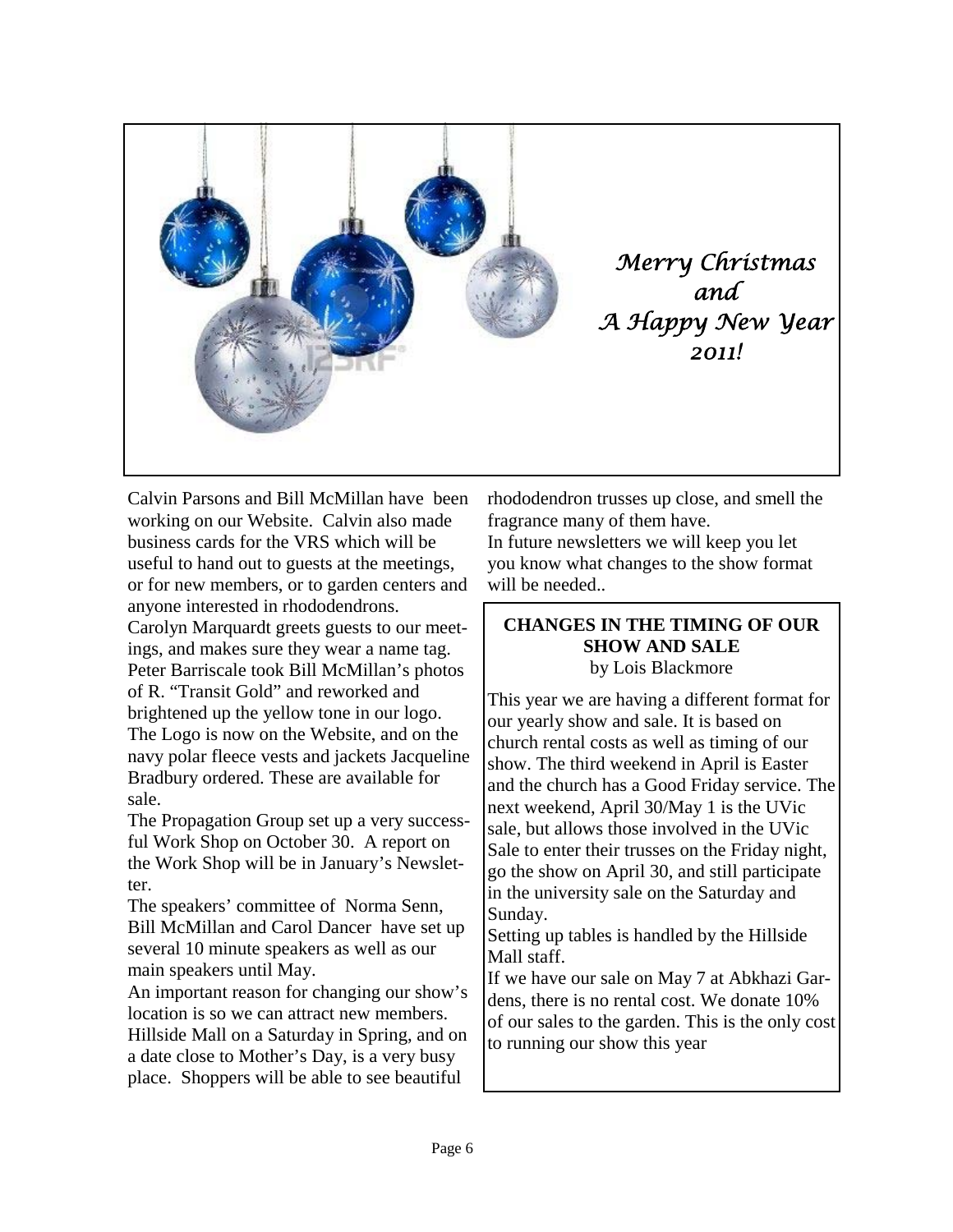|                                                                                                                                                                                       |              | Ø.  | ю                   | 12                   | ő                              | 26              |                 |               |                                    |       | ø        | F.                    | $\frac{4}{4}$   | $\overline{\mathbf{2}}$ | $28$                       |                                 |                        |           | S.       |                   | $\infty$        | $\frac{16}{2}$                 | $\frac{2}{8}$    |                |               |                |   |
|---------------------------------------------------------------------------------------------------------------------------------------------------------------------------------------|--------------|-----|---------------------|----------------------|--------------------------------|-----------------|-----------------|---------------|------------------------------------|-------|----------|-----------------------|-----------------|-------------------------|----------------------------|---------------------------------|------------------------|-----------|----------|-------------------|-----------------|--------------------------------|------------------|----------------|---------------|----------------|---|
|                                                                                                                                                                                       |              | ш   | 4                   | $\ddot{ }$           | $\frac{8}{3}$                  | 25              |                 | VRS           | Rhodoholics Sale<br>Abkhazi Garden |       | щ        | $\circ$               | ë               | $\approx$               | 27                         |                                 |                        |           | Ĺ.       |                   | r.              | $\frac{4}{3}$                  | $\overline{21}$  | $\sqrt{2}$     |               |                |   |
|                                                                                                                                                                                       |              | ۳   | ø                   | $\tilde{\Xi}$        | $\overline{17}$                | 24              |                 |               |                                    |       | $\vdash$ | ю                     | $\overline{2}$  | g                       | $\frac{8}{2}$              | <b>ARS Convention Vancouver</b> | Washington May 11-15   |           | $\vdash$ |                   | Ø               | $\mathfrak{S}$                 | $\frac{2}{27}$   |                |               |                |   |
|                                                                                                                                                                                       | February     | š   | $\mathbf{\Omega}$   | $\circ$              | $\frac{6}{5}$                  | 23              |                 |               |                                    | May   | S        | 4                     | $\overline{11}$ | <u>18</u>               | 25                         |                                 |                        | October   | š        |                   | ю               | 5                              | é                | 26             |               |                |   |
| See May Newsletter for location and<br>VRS Show Hillside Mall April 30<br>Sale Abkhazi Garden May 7<br>ARS Convention                                                                 |              | ۲   | ۳                   |                      | $\frac{6}{3}$                  | 22              |                 |               |                                    |       | ۳        | $\boldsymbol{\omega}$ | ę               | 17                      | $^{24}$                    | $\overline{\circ}$              |                        |           | ۳        |                   | 4               | $\overline{11}$                | $\frac{8}{18}$   | $\frac{8}{25}$ |               |                |   |
| Summer Picnic<br>details                                                                                                                                                              |              | Σ   |                     |                      | 4                              | ন               | 28              |               |                                    |       | Σ        | 'N                    |                 | (e                      | 23                         | $\overline{30}$                 |                        |           | Σ        |                   | 8               | ≘                              |                  | 24             | $\frac{1}{2}$ |                |   |
|                                                                                                                                                                                       |              | ø   |                     | ø                    | ć                              | 20              | 27              |               |                                    |       | ø        | ÷                     | $\infty$        | $\frac{16}{2}$          | q                          | $\overline{a}$                  |                        |           | s        |                   | ņ,              | $\overline{\sigma}$            | $\overline{e}$   | $\sqrt{3}$     |               |                |   |
|                                                                                                                                                                                       |              |     |                     |                      |                                |                 |                 |               |                                    |       |          |                       |                 |                         |                            |                                 |                        |           |          |                   |                 |                                |                  |                |               |                |   |
|                                                                                                                                                                                       |              | ω   | ٣                   | œ                    | ć                              | 22              | $\overline{29}$ |               |                                    |       | ø        | $\alpha$              | ø               | ę                       | 23                         | 8                               |                        |           | Ø.       | $\infty$          | é               | $\ddot{\phantom{0}}$           | 24               |                |               |                |   |
|                                                                                                                                                                                       |              | щ   |                     | r.                   | $\frac{1}{4}$                  | $\overline{21}$ | $_{28}$         |               |                                    |       | щ        | ٣                     | $\infty$        | é                       | $\frac{2}{3}$              |                                 | <b>VRS</b> Spring Show |           | щ        | $\mathbf{\Omega}$ | $\circ$         | $\overset{\circ}{\tau}$        | $\frac{8}{3}$    |                |               |                |   |
|                                                                                                                                                                                       |              | ۳   |                     | ö                    | ć,                             | $\overline{20}$ | 27              |               |                                    |       | ۰        |                       | ĸ.              | $\frac{4}{7}$           | $\overline{2}$ 1           | $_{28}$                         |                        |           | ⊢        | ÷                 | œ               | $\frac{16}{1}$                 | ន $ 8$           |                |               |                |   |
| Key to Symbols                                                                                                                                                                        | January 2011 | š   |                     | ю                    | $\overline{12}$                | ę,              | 26              |               |                                    | April | S        |                       | ö               | 5,                      | 20                         | 12                              |                        | September | š        |                   | r.              | $\frac{1}{4}$                  | $\overline{21}$  | 28             |               |                | ì |
|                                                                                                                                                                                       |              | ۳   |                     | 4                    | $\ddot{ }$                     | 10              | 25              |               |                                    |       | Н        |                       | ю               | $\tilde{\sigma}$        | ă                          | 26                              |                        |           | ۳        |                   | O               | $\frac{8}{3}$                  | $\frac{2}{27}$   |                |               |                |   |
| Contact Ken Webb to be added to<br>General Meetings Garth Homer<br>Propagation Group Meetings<br>Monday Statutory holidays<br>Centre, 811 Darwin Street<br>the E-mail list<br>Saanich |              | Σ   |                     |                      | ă                              |                 | 24              | $\frac{1}{2}$ |                                    |       | Σ        |                       | 4               |                         | ဇို                        | 25                              |                        |           | Σ        |                   | $\sigma$        |                                |                  | $\frac{8}{2}$  |               |                |   |
|                                                                                                                                                                                       |              | Ø)  |                     | $\sim$               | $\circ$                        | e               | $_{23}$         | 8             |                                    |       | ø        |                       |                 | ē                       | ¢                          | 24                              |                        |           | s,       |                   | 4               |                                | $\frac{8}{2}$    | 25             |               |                |   |
|                                                                                                                                                                                       |              |     |                     |                      |                                |                 |                 |               |                                    |       |          |                       |                 |                         |                            |                                 |                        |           |          |                   |                 |                                |                  |                |               |                |   |
|                                                                                                                                                                                       |              | ø   | 4                   | $\ddagger$           | $\overset{\circ}{\phantom{a}}$ | 25              |                 |               |                                    |       | œ        | 40                    | $\frac{2}{3}$   | ę                       | 26                         |                                 |                        |           | S)       | 4                 | $\overline{11}$ | $\overset{\circ}{\phantom{a}}$ | 25               |                |               |                |   |
| SOCIETY                                                                                                                                                                               |              | LL. | ø                   | $\acute{\mathrm{e}}$ | Ţ                              | 24              | $\overline{5}$  |               |                                    |       | LL.      | 4                     | 11              | \$                      | 25                         |                                 |                        |           | u.       | ø                 | é               | 17                             | 24               |                |               |                |   |
| RHODODENDRON<br>VICTORIA<br>December 2010                                                                                                                                             |              |     |                     |                      | ë                              | $\mathbb{Z}$    | 8               |               |                                    |       |          |                       | å               | Ψ                       | $\frac{24}{3}$             | $\frac{1}{2}$                   |                        |           |          |                   |                 | ę                              | $\frac{8}{3}$    |                |               |                |   |
|                                                                                                                                                                                       |              |     | T<br>$\overline{ }$ |                      | $\frac{16}{2}$                 | ន $ 8 $         |                 |               |                                    | March | $\geq$   | $\sim$ $\sigma$       |                 | é                       | $\boldsymbol{\mathcal{Z}}$ | 18                              |                        |           | š        |                   | $\infty$        | $\frac{1}{2}$                  | ន $ \mathbb{R} $ |                |               |                |   |
|                                                                                                                                                                                       |              |     |                     |                      | 4                              | $\overline{21}$ | $28\,$          |               |                                    |       | ۲        |                       | $\infty$        | 10                      | 22                         | ஜ                               |                        | June      |          |                   | r.              | 4                              | $\frac{21}{28}$  |                |               |                |   |
|                                                                                                                                                                                       |              | z   |                     | $\circ$              | g,                             | ρ               | 27              |               |                                    |       | Σ        |                       |                 | ź,                      |                            | $\frac{8}{2}$                   |                        |           | Σ        |                   | $^\circ$        | P                              | $\frac{8}{2}$    |                |               | Picnic 26 June |   |
|                                                                                                                                                                                       |              | ø   |                     | 쀻                    | $\overline{c}$                 | le)             | 26              |               |                                    |       | ø        |                       | 6               | ë                       | 20                         | $\frac{27}{2}$                  |                        |           | Ø.       |                   | ю               | $\overline{\mathcal{L}}$       | $\frac{1}{2}$    |                |               |                |   |
|                                                                                                                                                                                       |              |     |                     |                      |                                |                 |                 |               |                                    |       |          |                       |                 |                         |                            |                                 |                        |           |          |                   |                 |                                |                  |                |               |                |   |

 $\sim$   $\approx$   $\approx$   $\approx$   $\approx$ ~│∞│≌│|Ջ│||ඹ│ 보기 2  $\overline{a}$ š  $\frac{1}{2}$   $\frac{1}{2}$  $\approx$ Σ ē  $\overline{25}$ 의 ó.

 $\omega$   $\omega$   $\approx$   $\approx$   $\approx$ 

 $\frac{1}{4}$  =  $\frac{1}{8}$ 

 $\frac{1}{2}$   $\frac{1}{2}$   $\frac{1}{2}$   $\frac{1}{2}$ 

 $\sim$   $\approx$   $\approx$   $\approx$   $\approx$ 

 $|\mathfrak{p}|$ ଷ $|\mathfrak{g}|$  $^\infty$ 

 $\boldsymbol{\mathcal{Z}}$ 

L

Ø

Σ

 $\omega$ 

ö  $\frac{1}{2}$ 1º  $\overline{\mathfrak{L}}$ 

 $\frac{1}{\sqrt{2}}$   $\frac{1}{\sqrt{2}}$   $\frac{1}{\sqrt{2}}$   $\frac{1}{\sqrt{2}}$ 

Ø.

Page 7